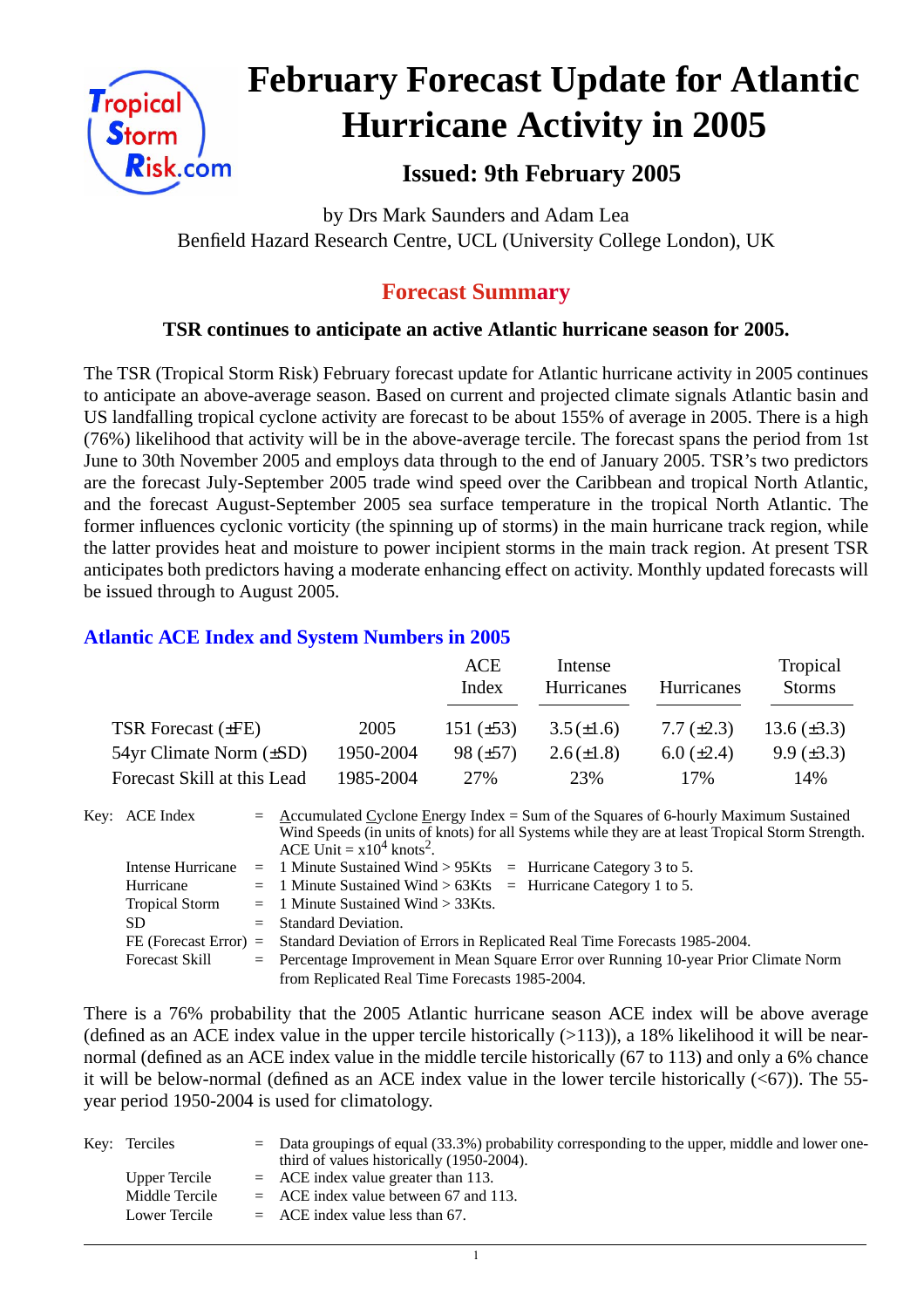#### **ACE Index & Numbers Forming in the MDR, Caribbean Sea and Gulf of Mexico in 2005**

|                                |           | ACE<br>Index    | Intense<br>Hurricanes | Hurricanes      | Tropical<br><b>Storms</b> |
|--------------------------------|-----------|-----------------|-----------------------|-----------------|---------------------------|
| TSR Forecast $(\pm FE)$        | 2005      | 133 $(\pm 56)$  | $3.4(\pm 1.5)$        | 5.9 $(\pm 2.4)$ | $9.8 (\pm 3.6)$           |
| $54yr$ Climate Norm $(\pm SD)$ | 1950-2004 | $76 \ (\pm 58)$ | $2.3(\pm 1.8)$        | 4.2 $(\pm 2.4)$ | 6.9 $(\pm 3.2)$           |
| Forecast Skill at this Lead    | 1985-2004 | 26%             | 29%                   | 23%             | 15%                       |

The Atlantic hurricane Main Development Region (MDR) is the region  $10^{\circ}N - 20^{\circ}N$ ,  $20^{\circ}W - 60^{\circ}W$ between the Cape Verde Islands and the Caribbean Lesser Antilles. A storm is defined as having formed within this region if it reached at least tropical depression status while in the area.

There is a 78% probability that in 2005 the MDR, Caribbean Sea and Gulf of Mexico ACE index will be above average (defined as an ACE index value in the upper tercile historically (>91)), a 18% likelihood it will be near-normal (defined as an ACE index value in the middle tercile historically (35 to 91) and only a 4% chance it will be below-normal (defined as an ACE index value in the lower tercile historically (<35)). The 55-year period 1950-2004 is used for climatology.

## **USA Landfalling ACE Index and Numbers in 2005**

|                             |           | ACE<br>Index      | Hurricanes        | Tropical<br><b>Storms</b> |
|-----------------------------|-----------|-------------------|-------------------|---------------------------|
| TSR Forecast $(\pm FE)$     | 2005      | $3.5 \ (\pm 1.9)$ | $2.0 (\pm 1.6)$   | 4.2 $(\pm 2.2)$           |
| Average $(\pm SD)$          | 1950-2004 | $2.3 \ (\pm 2.1)$ | $1.5 \ (\pm 1.3)$ | 3.1 $(\pm 2.0)$           |
| Forecast Skill at this Lead | 1985-2004 | 17%               | 12%               | 14%                       |

| Key: ACE Index           | $=$ Accumulated Cyclone Energy Index $=$ Sum of the Squares of hourly Maximum     |
|--------------------------|-----------------------------------------------------------------------------------|
|                          | Sustained Wind Speeds (in units of knots) for all Systems while they are at least |
|                          | Tropical Storm Strength and over the USA Mainland (reduced by a factor of 6).     |
|                          | ACE Unit = $x10^4$ knots <sup>2</sup> .                                           |
| Landfall Strike Category | $=$ Maximum 1 Minute Sustained Wind of Storm Directly Striking Land.              |
| USA Mainland             | $=$ Brownsville (Texas) to Maine.                                                 |

USA landfalling intense hurricanes are not forecast since we have no skill at any lead.

There is a 67% probability that in 2005 the USA landfalling ACE index will be above average (defined as a USA ACE index value in the upper tercile historically (>2.63)), a 22% likelihood it will be near-normal (defined as a USA ACE index value in the middle tercile historically (1.14 to 2.63) and only a 11% chance it will be below-normal (defined as a USA ACE index value in the lower tercile historically  $(\leq 1.14)$ ). The 55-year period 1950-2004 is used for climatology.

#### **Caribbean Lesser Antilles Landfalling Numbers in 2005**

|                              |                                                                                                                                                                                                                                                                                                                      | <b>ACE</b><br>Index | Intense<br><b>Hurricanes</b> | <b>Hurricanes</b> | Tropical<br><b>Storms</b> |
|------------------------------|----------------------------------------------------------------------------------------------------------------------------------------------------------------------------------------------------------------------------------------------------------------------------------------------------------------------|---------------------|------------------------------|-------------------|---------------------------|
| TSR Forecast $(\pm FE)$      | 2005                                                                                                                                                                                                                                                                                                                 | $2.7 (\pm 2.4)$     | $0.4~(\pm 0.4)$              | $0.7 (\pm 0.6)$   | $1.8 (\pm 1.0)$           |
| 55yr Climate Norm $(\pm SD)$ | 1950-2004                                                                                                                                                                                                                                                                                                            | $1.4 (\pm 2.1)$     | $0.3 \ (\pm 0.5)$            | $0.5 \ (\pm 0.7)$ | $1.1 (\pm 1.1)$           |
| Forecast Skill at this Lead  | 1985-2004                                                                                                                                                                                                                                                                                                            | 3%                  | 7%                           | 14%               | $0\%$                     |
| Key: ACE Index               | $=$ Accumulated Cyclone Energy Index = Sum of the Squares of hourly Maximum<br>Sustained Wind Speeds (in units of knots) for all Systems while they are at least<br>Tropical Storm Strength and within the boxed region (10°N-18°N,60°W-63°W)<br>(reduced by a factor of 6). ACE Unit = $x10^4$ knots <sup>2</sup> . |                     |                              |                   |                           |

| Landfall Strike Category | $=$ Maximum 1 Minute Sustained Wind of Storm Directly Striking Land. |
|--------------------------|----------------------------------------------------------------------|
| Lesser Antilles          | $=$ Island Arc from Anguilla to Trinidad Inclusive.                  |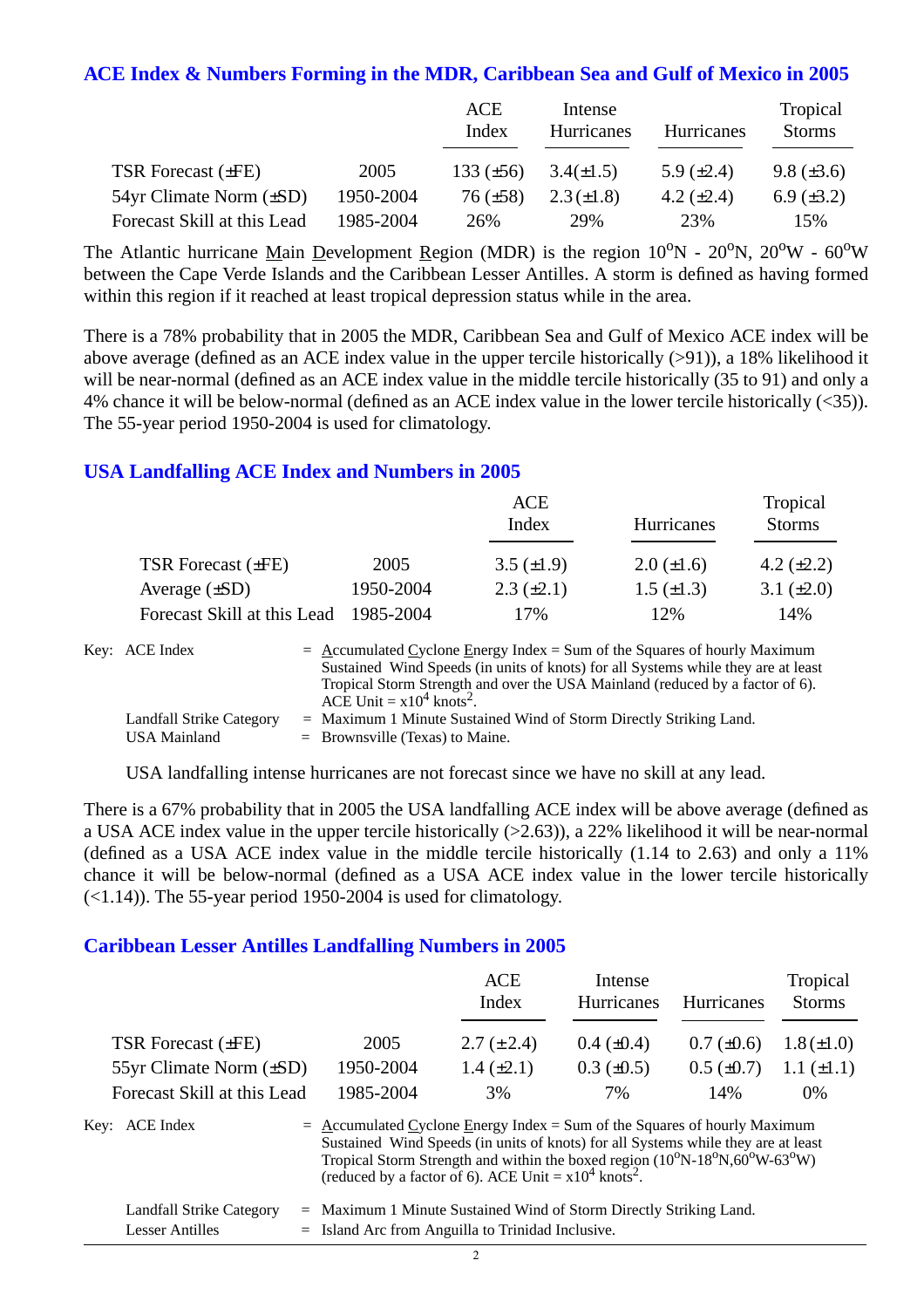## **Key Predictors for 2005**

The key factors behind the TSR forecast for an above-average hurricane season in 2005 are the anticipated moderate enhancing effect of July-September forecast trade winds at 925mb height over the Caribbean Sea and tropical North Atlantic region  $(7.5^{\circ}N - 17.5^{\circ}N, 30^{\circ}W - 100^{\circ}W)$ , and of August-September forecast sea surface temperature for the Atlantic MDR  $(10^{\circ}N - 20^{\circ}N, 20^{\circ}W - 60^{\circ}W)$ . The current forecast anomalies (1975-2004 climatology) for these predictors are  $0.54\pm0.74$  ms<sup>-1</sup> (down from last month's value of  $0.62 \pm 0.79$  ms<sup>-1</sup>) and  $0.26 \pm 0.27$ °C (similar to from last month's value of  $0.27\pm0.28$ °C). The forecast skills (1985-2004) for these predictors at this lead are 36% and 33% respectively.

#### **Forecasts and New Developments for 2005**

For the 2005 Atlantic hurricane season TSR will be: (1) Issuing monthly updated deterministic and probabilistic forecasts through to early August for each basin, landfalling strength category and ACE index listed above; (2) Investigating the added value of including dynamical model forecasts of the Caribbean trade wind and Atlantic sea surface temperature predictors; (3) Introducing storm forecast strike probabilities out to 5 days lead and automatic storm alert e-mails to the features of the TSR Tropical Storm Tracker.

#### **Further Information and Next Forecast**

Further information about TSR forecasts, verifications and hindcast skill as a function of lead time may be obtained from the TSR web site *http://tropicalstormrisk.com*. The next TSR monthly forecast update for the 2005 Atlantic hurricane season will be issued on the 4th March 2005.

## **Appendix - Predictions from Previous Months**

| <b>Atlantic ACE Index and System Numbers 2005</b> |                     |                                    |                   |                              |                    |  |  |  |
|---------------------------------------------------|---------------------|------------------------------------|-------------------|------------------------------|--------------------|--|--|--|
|                                                   | <b>ACE</b><br>Index | Named<br>Tropical<br><b>Storms</b> | Hurricanes        | Intense<br><b>Hurricanes</b> |                    |  |  |  |
| Average Number $(\pm SD)$ (1950-2004)             |                     | $95 (\pm 54)$                      | $9.9 \ (\pm 3.3)$ | $6.0 (\pm 2.3)$              | $2.5 \ (\pm 1.9)$  |  |  |  |
|                                                   | 9 Feb 2005          | 151 $(\pm 53)$                     | 13.6 $(\pm 3.3)$  | $7.7 (\pm 2.3)$              | $3.5 \ (\pm 1.6)$  |  |  |  |
| <b>TSR</b> Forecasts ( $\pm$ FE)                  | 5 Jan 2005          | $157 (\pm 56)$                     | 13.9 $(\pm 3.5)$  | 7.8 $(\pm 2.4)$              | $3.6 \, (\pm 1.6)$ |  |  |  |
|                                                   | 10 Dec 2004         | 145 $(\pm 56)$                     | 13.4 $(\pm 3.6)$  | 7.5 $(\pm 2.5)$              | $3.4 (\pm 1.6)$    |  |  |  |
| <b>Gray Forecast</b>                              | 3 Dec 2004          |                                    | 11                | 6                            | 3                  |  |  |  |

## **1. Atlantic ACE Index and System Numbers**